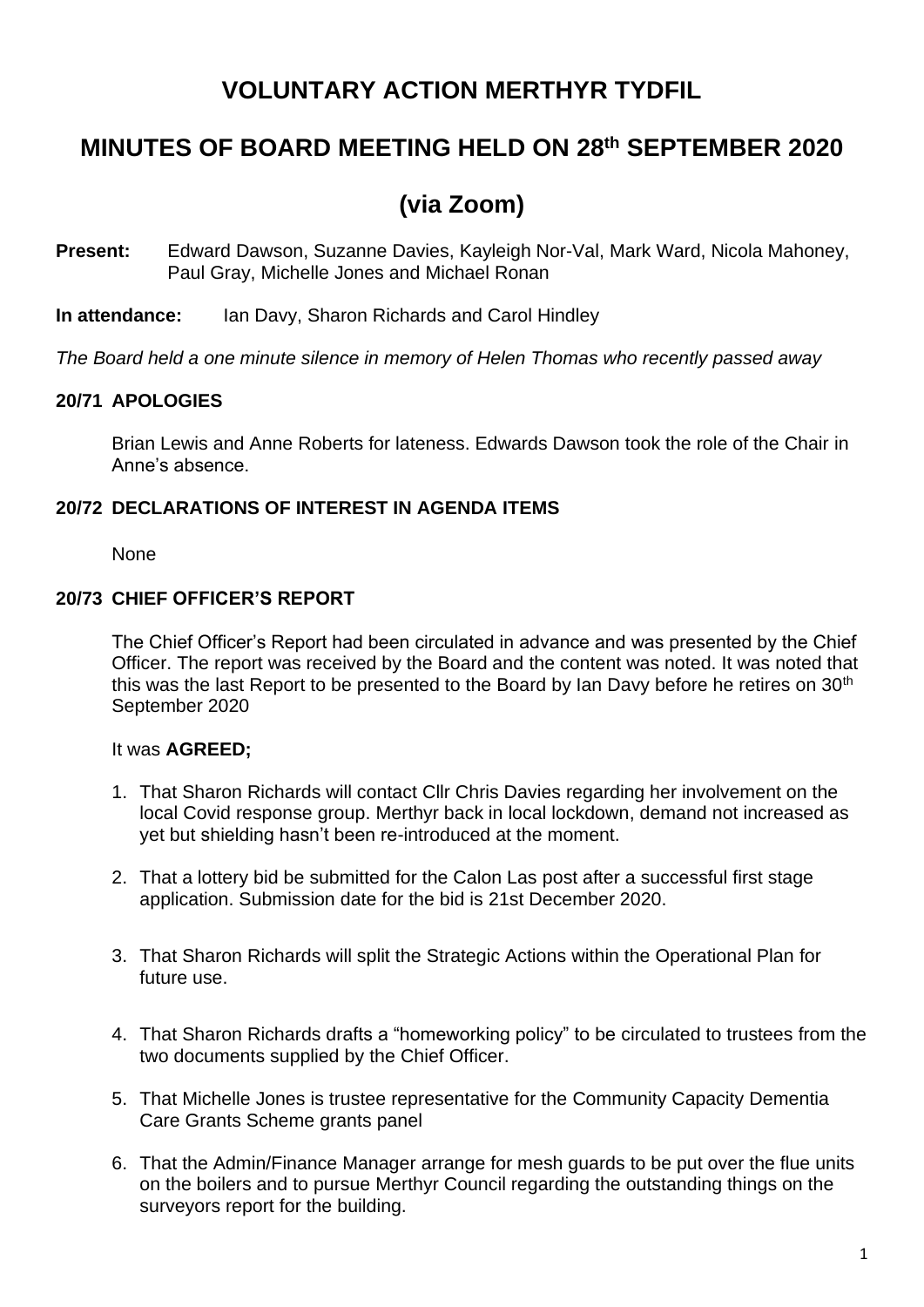7. That a salary illustration be provided to the Board at a later date regarding options for bringing staff in line with current pay scales.

In addition, the Chief Officer informed the Board that a secondment to Lloyds Foundation was needed and suggested that a member of staff may be able to assist with this as it requires governance experience which Lloyds may not get if they advertise.

# *Confidential item removed*

There was some discussion regarding the Community Trust and Ian Davy's involvement. Ian Davy informed the Board that he would be continuing with the Trust in a voluntary capacity and suggested a representative from VAMT may be involved if Trustees thought that it was appropriate. Edward Dawson asked trustees to let him know if anyone was interested in this. It was noted that Suzanne Davies is already on the Trust Board as a voluntary member. It was also **AGREED** to make a VAMT donation to the Trust of £1000.

# *Anne Roberts joined the meeting.*

# **20/74 AUDITED ACCOUNTS 2019/20**

The Admin/Finance Manager explained that the audited accounts for 19/20 had been delayed due to various issues. It was **AGREED** to hold a short special meeting at the beginning of November with the auditors so that the accounts can be explained and **AGREED** by the Board. Possible dates of this meeting will follow in due course.

# **20/75 AGM**

The Chief Officer explained the information that had been received from WCVA that had been previously circulated to Board members. After some discussion it was **AGREED** to cancel the AGM for this year and hold an AGM in November 2021 that covers two years. An annual report and accounts for the 19/20 will still be produced and circulated to members and partners. This was **AGREED** by all Board members.

# **20/76 KICKSTART**

Paul Gray explained the new project that VAMT has the potential to manage, it is for 16 – 24 year olds to have 6 months of employment for 26 weeks at 25 hours per week, paid at national minimum wage. Sharon Richards explained that the project runs until December 2021. There is a management fee that comes with each placement which is £300 per person and the lead employer would be expected to have 30 placements during the project period. Sharon Richards informed the Board that she had quite a few interested organisations who wanted placements. Each placement also has access to a training allowance. Michelle Jones noted that the Parent Network would like to be involved when the service is open again.

# **20/77 POLICY REVIEW SCHEDULE**

The Chief Officer referred to policy paperwork that had been circulated prior to the meeting noting that there a quite a few policies that need updating. He mentioned that the Financial Procedures policy will be updated once the audit is completed with auditor input. He also explained that there is help available for the Welsh Language Scheme from the Welsh Language Commission Hybu Team. Mark Ward requested that this agenda item be a standing item for every meeting which was **AGREED**.